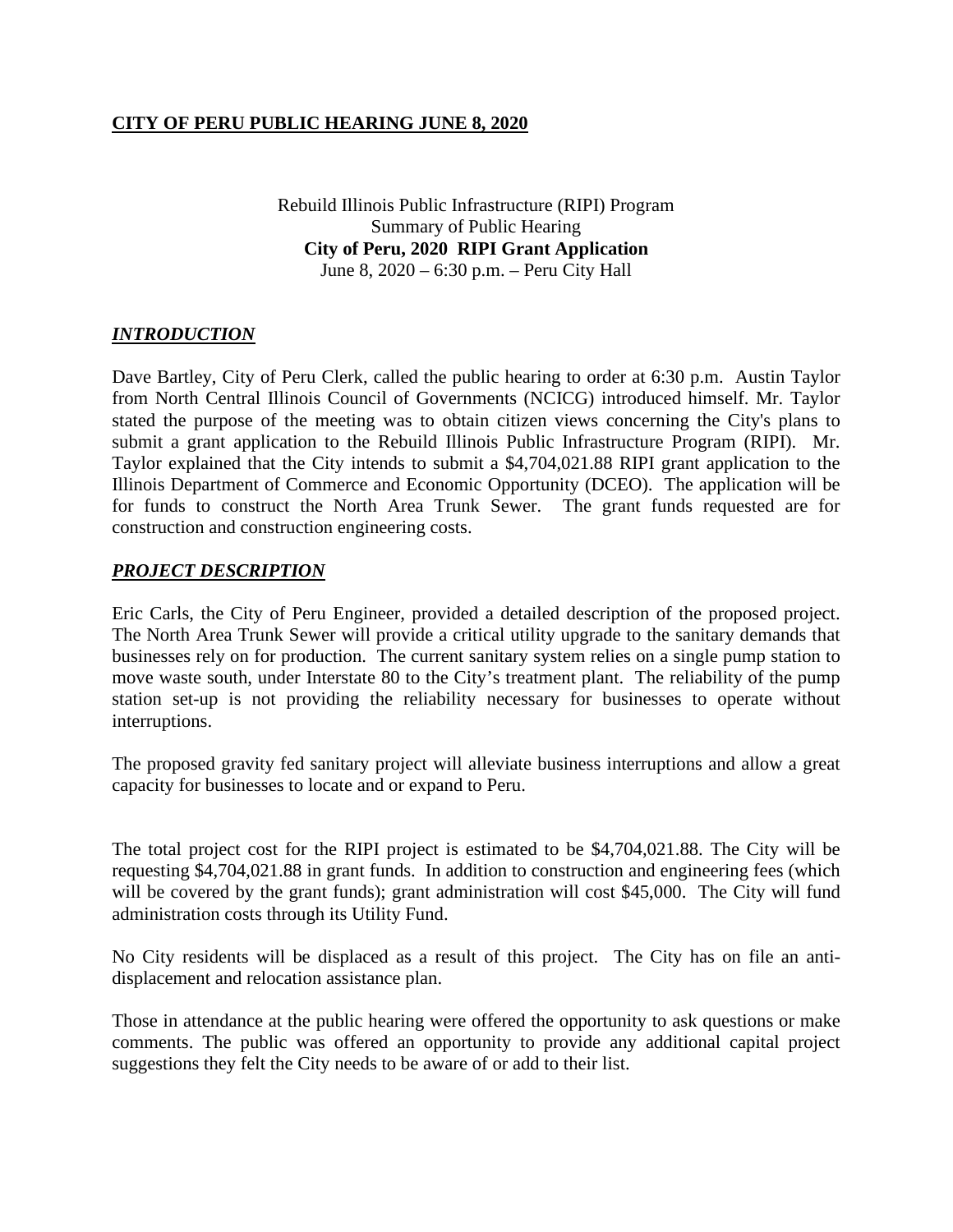**Peru Public Hearing Summary RIPI 2020 Page 2**

Questions or comments:

Tom Payton asked how quickly the City can anticipate hearing back on the results of the scoring?

**Answer:** It is unknown how quickly. DCEO is extremely busy right now managing a number of new and existing programs. We are hopeful that the City will receive notice between 60-90 days.

Jim Lukosus asked if costs can be reimbursed if the City begins the project early?

**Answer:** No, grant funds cannot be used for work already completed and the project cannot begin until a grant agreement is fully executed.

Aaron Buffo asked if DCEO will partially fund a grant request.

**Answer:** Unknown, but probably not likely due to the fact of the uncertainty of where the commitment of additional funds will come from or if they can be secured at all from the local community.

Tom Payton asked to confirm that this grant request will cover 100% of the project's costs. **Answer:** Yes, except for the administration cost of \$45,000.

#### *PROGRAM DETAILS*

There is a total of \$25,000,000 available for distribution in the 2020 RIPI public infrastructure funding round. The maximum amount available per community application is \$5,000,000 and minimum request amount is \$250,000. Public Infrastructure grant deadline is June 30, 2020 by 5:00pm.

#### *PROJECT STATUS*

Mr. Taylor and Mr. Carls provided an update as to the application status. The City is in a good position from the previous Fast Track submittal from May 29<sup>th</sup>. We will be gathering additional documentation on the City's recent efforts to improve the Peoria St corridor as well as the status of finalizing necessary private easements.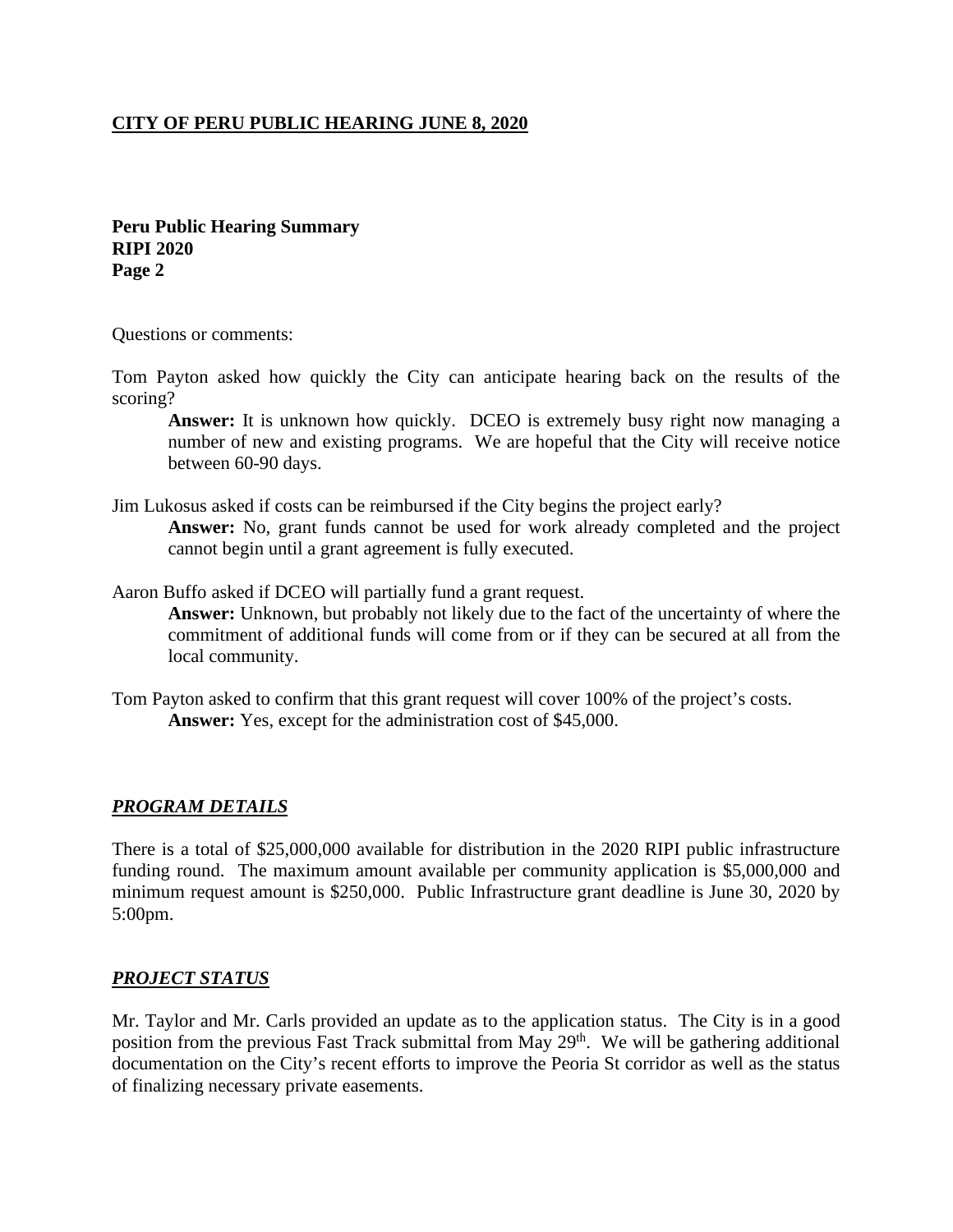# *CAPITAL IMPROVEMENT PLANS*

The next item of discussion at the meeting was capital improvement needs and plans. The City maintains a prioritized list of capital improvement needs that is updated from year to year. The following is their most recent list of projects (including this project):